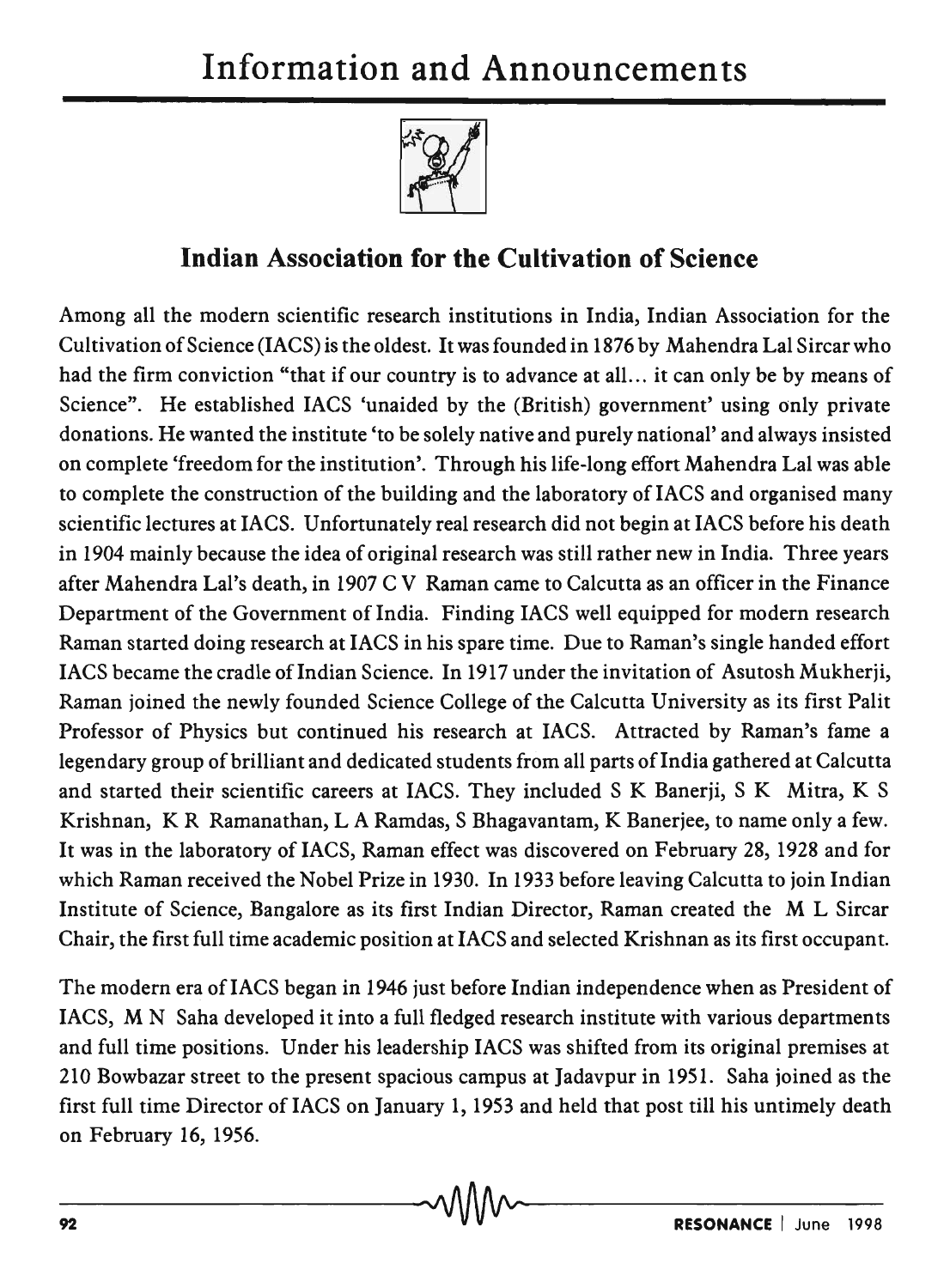At present the research activities of lACS are organised in 8 departments and 3 units. In chemistry there are 4 departments devoted to biological, inorganic, organic and physical chemistry while polymer science unit concentrates on polymer chemistry. In the 4 physics departments research is carried out in material science, solid state physics, spectroscopy and theoretical physics while energy research and MLS Professor units focus respectively on the solar energy devices and the nanomaterials. In many departments there is a good and healthy mixture of theory and experiment. For example, apart from the theoretical physics department there are very active theory groups in the physical chemistry, spectroscopy and material science departments, while many of the pure experimental groups extensively use various theoretical models. There are a number of central facilities such as the 300 MHz NMR, several electron microscopes, liquid nitrogen and helium plant, X-ray diffractometer, a computer centre etc. One of the most important assets of lACS is its library which is used apart from the students and faculties of lACS, by many faculties and students of neighbouring universities, research institutes and colleges. lACS also publishes the *Indian Journal of Physics* started by C V Raman in 1926.

At present the total number of faculty of lACS is about 75 while there are more than 200 PhD students. Students with MSc or equivalent degree can apply to become research fellows at lACS provided they qualify in the national eligibility tests (NET or GATE). lACS provides fellowships to about 100 students. The rest get their fellowships from different projects or directly from CSIR/UGC. There is no course requirement for Ph.D. students at lACS though informally many courses are arranged. The major funding of lACS comes from the Department of Science and Technology, Government of India with a matching grant from the West Bengal State government. The scientists of lACS procure funds also from many national and international agencies through various projects.

Several research groups in the material research, solid state physics and spectroscopy department and the energy research, MLS professor and polymer science units work on the development, synthesis and study of the various properties of an extremely wide range of materials with varied applications. These include nanostructural materials, sol-gel glass, thin films, Langmuir-Blodgett films, amorphous and nano-crystalline silicon for solar energy devices, perovskite oxides exhibiting giant magneto-resistance (GMR), high *T* superconductors, liquid crystals, conducting polymers and various polymer blends/ composites.

In the organic, inorganic and biological chemistry departments synthesis of a variety of molecules are carried out. These include natural products with potential application as drugs, molecules with unusual magnetic, red-ox and thermochemical properties,